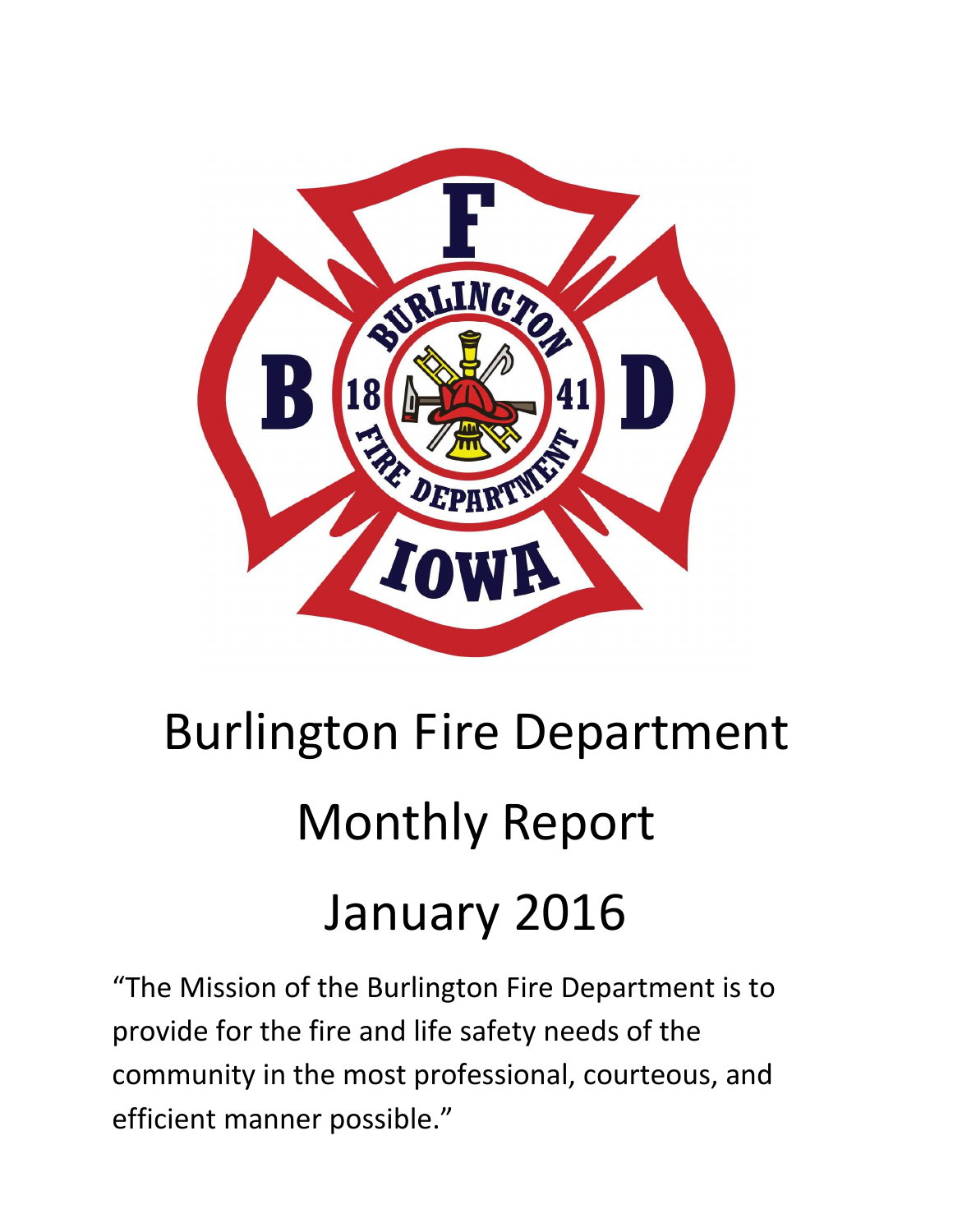# **Operations**

We had 403 calls for service in January with 287 of those calls being in the city limits of Burlington. We averaged 3 overlapping calls per day in January for a total of 105. The number of overlapping calls is important to note because each call takes at least 2 firefighters. When we have overlapping calls we have at least 4 firefighters already on calls which leaves 6 or less to respond to fires or other types of emergencies.

All three shifts held a mock Candidate Physical Ability Test (CPAT) for anyone interested in testing for the Department. The mock tests were held on three consecutive Saturdays and we had over 20 participants. We have 26 applicants taking the entrance exam.



Firefighter Hemmie completed self-contained breathing apparatus (SCBA) mask fit-testing for everyone on the Department. This testing ensures that everyone's face piece provides a good seal and protects them from breathing in smoke or other toxins. We are now using a fit testing machine from MABAS Division 62 which allows us to do a better test than we had been doing with our machine and we no longer need to spend \$1000 annually on recalibration of our machine.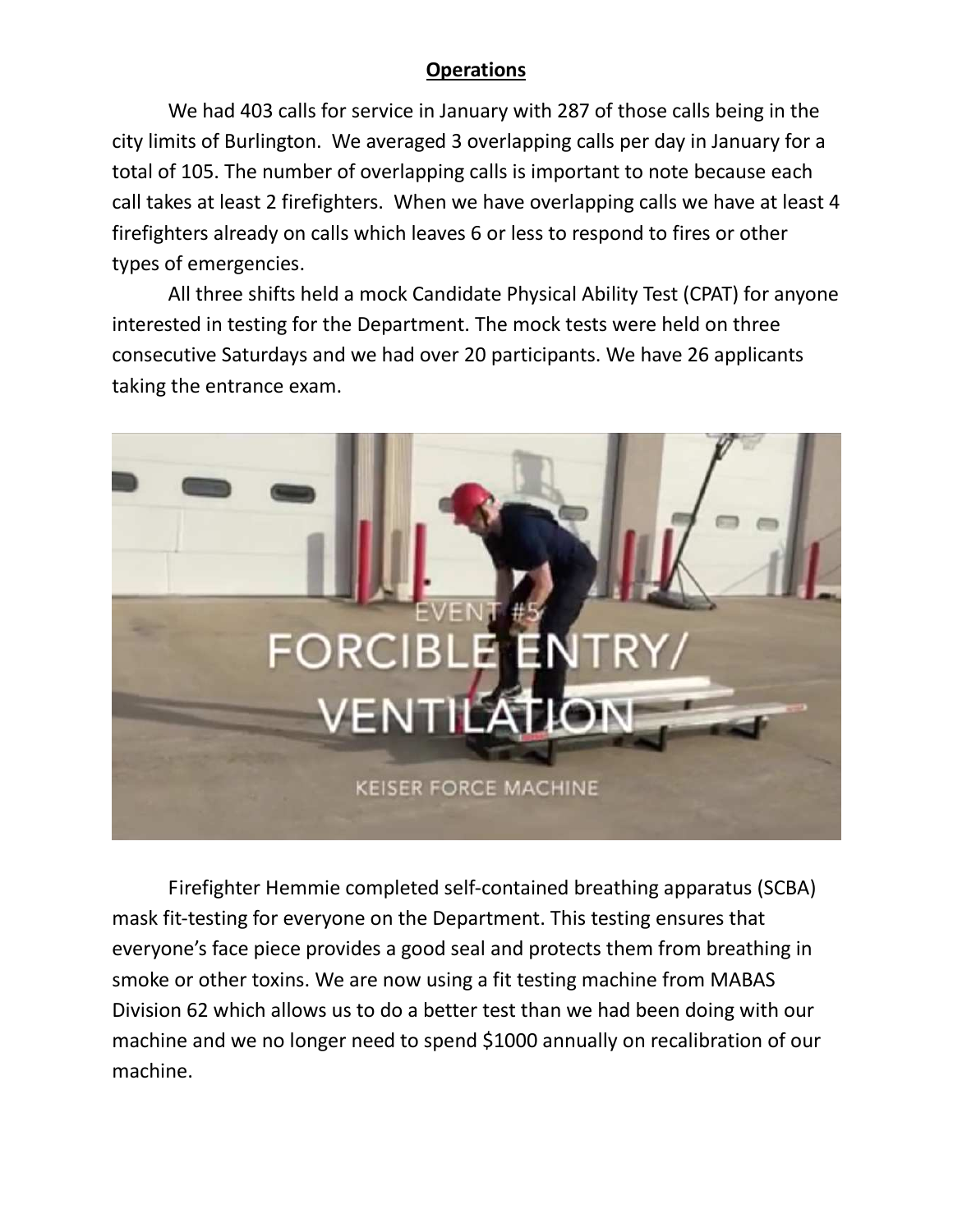American Testing Center was here on Jan.  $19<sup>th</sup>$  to test and certify the aerial devices on Truck 13 and Engine 2. They were both certified for use for another year. American Testing Center also provided a list of minor repairs and recommended maintenance items for us to work on.

#### **Training**

 There were several training opportunities in January. All three shifts participated in quarterly EMS skills review which was a combination of lecture and hands on practice. We also finished up Pediatric Advanced Life Support (PALS) training for all Paramedics.

#### **Fire Prevention**

 Crews installed 68 smoke detectors and 13 carbon monoxide detectors in January. On January 30<sup>th</sup> we teamed up with the Red Cross and other volunteers to do a smoke detector install event throughout a neighborhood on Mt. Pleasant Street. We plan on working with the Red Cross on several one day events this year in an effort to ensure everyone has working smoke detectors. The Red Cross has launched a program called the Home Fire Initiative in which they are trying to reduce the number of home fires by 25% over 5 years. Home fires account for the majority of Red Cross activations in Iowa and across the country.

Fire Marshal Crooks completed 41 inspections or re-inspections in January. He also has started inspecting all the hotels and motels in Burlington for a second time. They were added to the list of inspections in 2014 and are to be inspected on a two year cycle.

All three shifts completed a walk thru of the new Silgan facility and started work on a fire pre-plan which will be used for various types of emergencies that could happen there.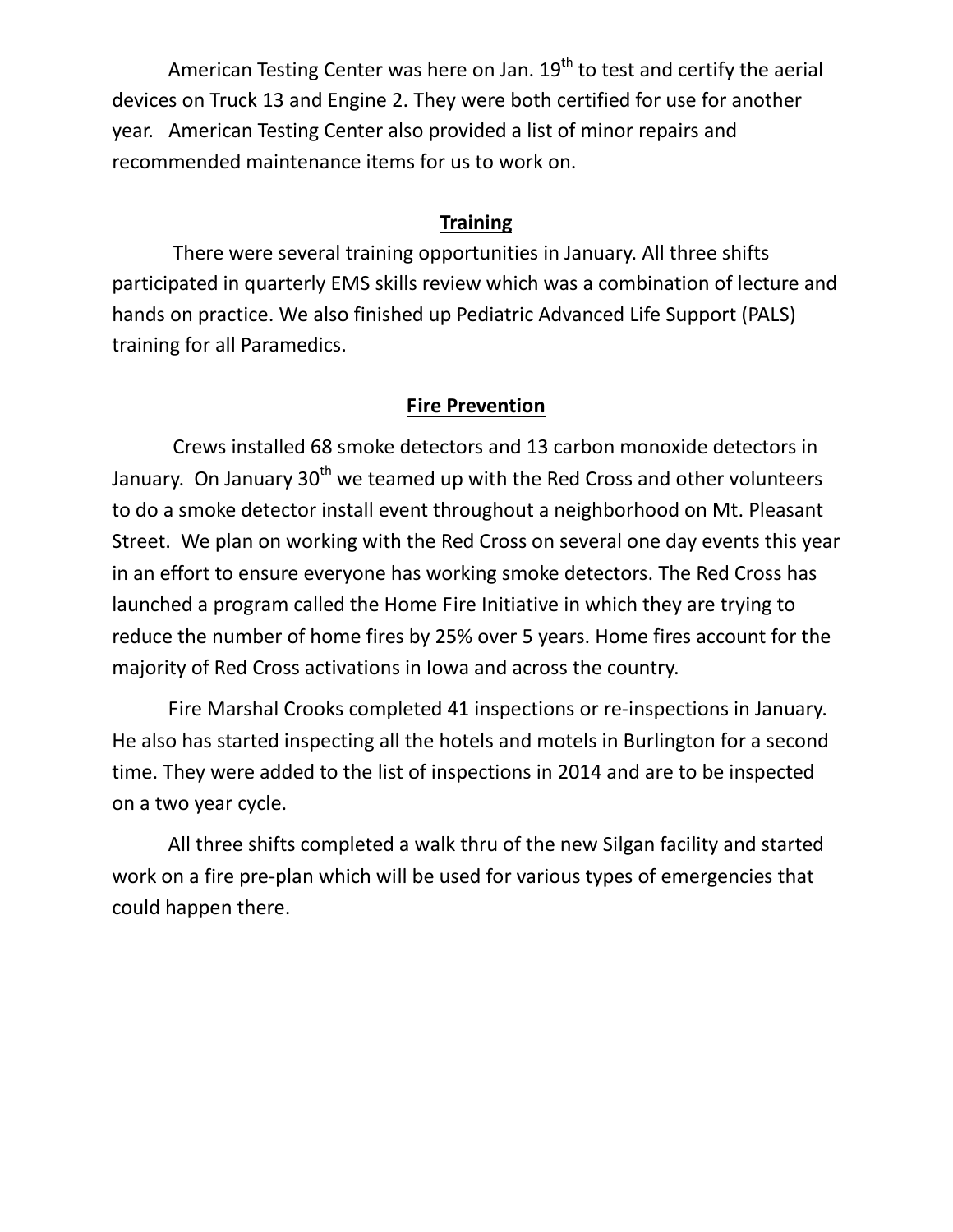# **Other Activities**

- All 5 ambulances passed the Illinois Ambulance Inspection process.
- Deputy Chief Ryan and Chief Trexel attended the Des Moines County Firefighter's Association meeting in Danville.
- 18 workers from ADM were trained in CPR and  $1<sup>st</sup>$  Aid.
- GRMC's Athletic and Performance Center gave a presentation on tactical fitness for firefighters.
- Firefighter Berndt attended the Iowa Hazmat Task Force meeting.
- Chief Trexel attended the DesCom meeting.
- Battalion Chief Bullinger attended the Leadership Under Fire course in Urbandale.
- Deputy Chief Ryan attended the Henderson County EMS meeting.
- Chief Trexel attended the Des Moines County EMS meeting.
- Fire Marshal Crooks, Battalion Chief Bullinger, Deputy Chief Ryan, and Chief Trexel attended the Continuous Quality Improvement Committee meeting.
- Deputy Chief Ryan attended the Iowa Home Base meeting at GRMC.
- Chief Trexel attended the Iowa Association of Fire Chief's Legislative Breakfast at the state capital.
- Deputy Chief Ryan attended the Salamander ID Card (personnel accountability system) training class in Oskaloosa.

Respectfully Submitted,

Matt Trexel Fire Chief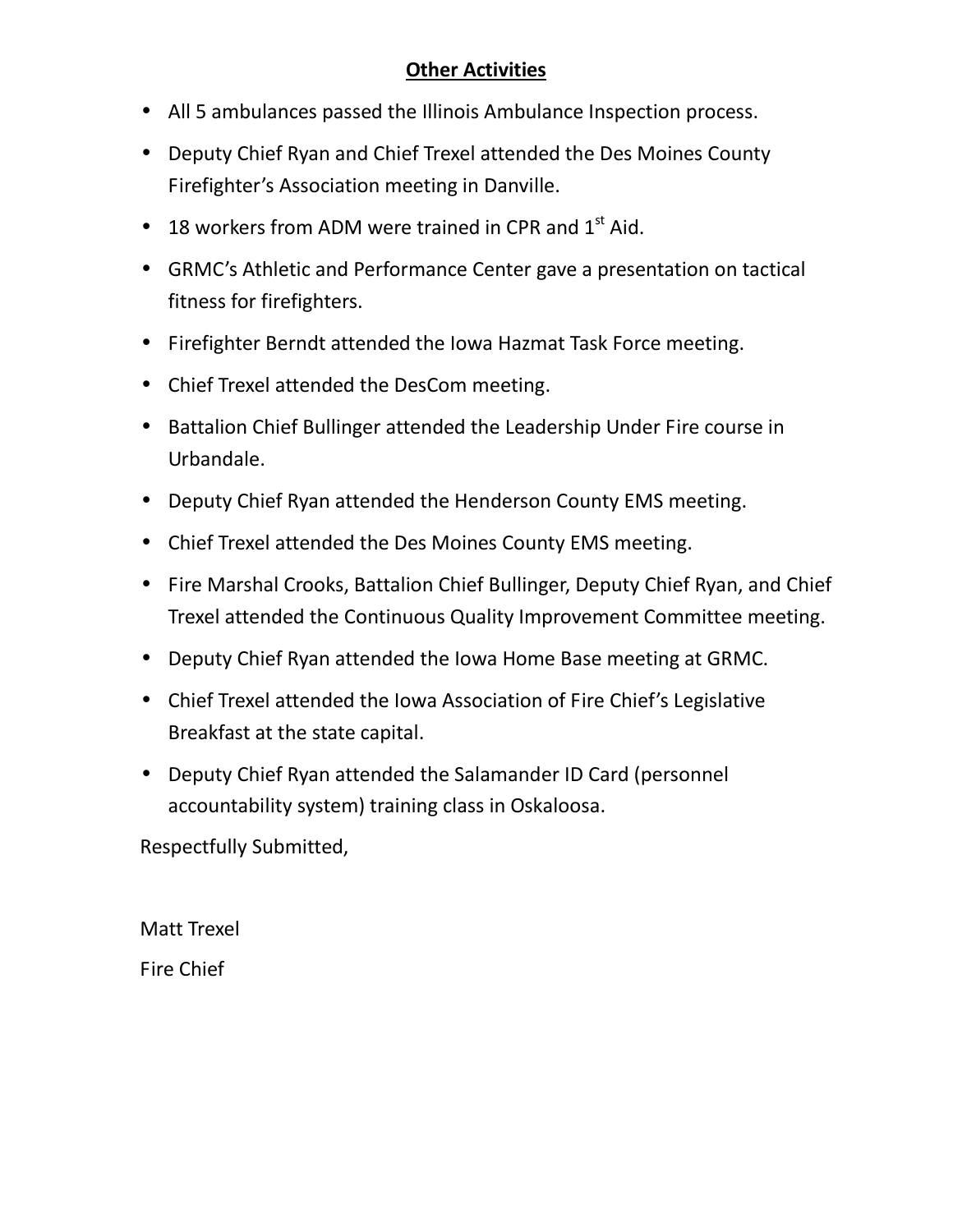### **Incident Type Report January 2016**



# **Responses By District January 2016**

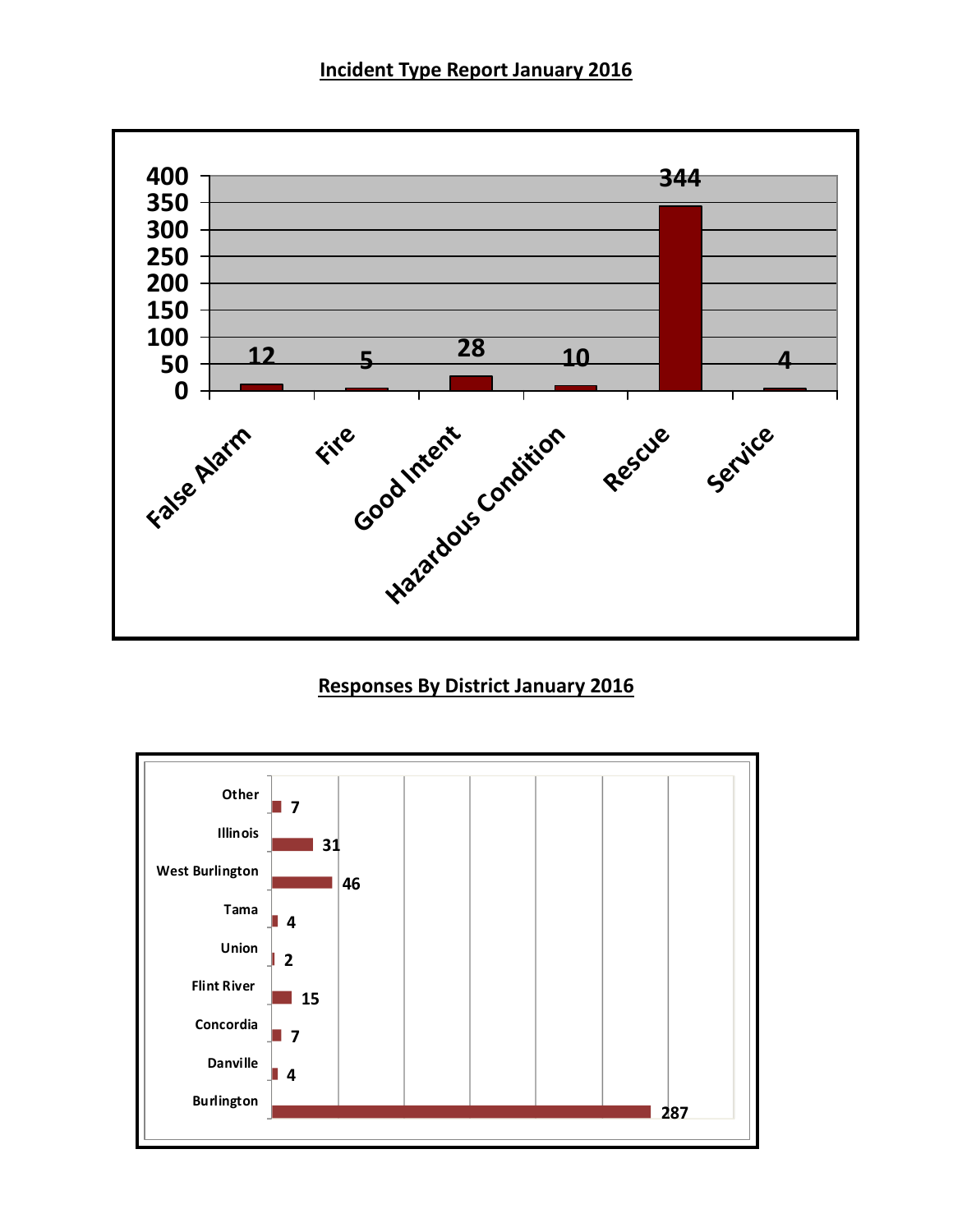